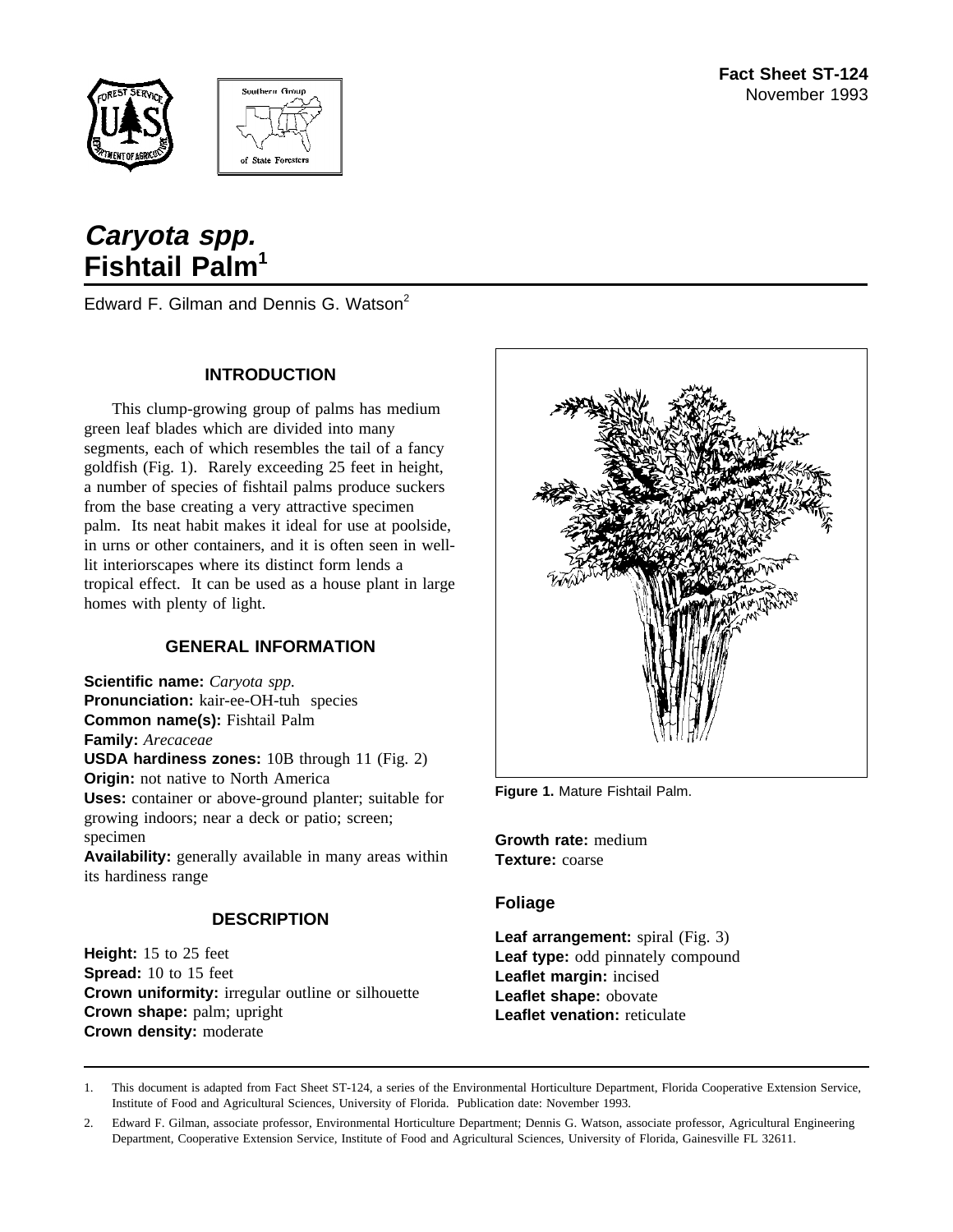

**Figure 2.** Shaded area represents potential planting range.

**Leaf type and persistence:** evergreen **Leaflet blade length:** 4 to 8 inches; 2 to 4 inches **Leaf color:** green **Fall color:** no fall color change **Fall characteristic:** not showy

#### **Flower**

**Flower color:** white **Flower characteristics:** inconspicuous and not showy; spring flowering; summer flowering

#### **Fruit**

**Fruit shape:** round **Fruit length:** < .5 inch **Fruit color:** brown **Fruit characteristics:** does not attract wildlife; inconspicuous and not showy; no significant litter problem

#### **Trunk and Branches**

**Trunk/bark/branches:** routinely grown with, or trainable to be grown with, multiple trunks; grow mostly upright and will not droop; not particularly showy; no thorns **Pruning requirement:** needs little pruning to develop a strong structure **Breakage:** resistant **Crown shaft:** no

### **Culture**

Light requirement: tree grows in part shade/part sun; tree grows in the shade; tree grows in full sun **Soil tolerances:** clay; loam; sand; acidic; alkaline; well-drained **Drought tolerance:** moderate **Aerosol salt tolerance:** low

#### **Other**

**Roots:** surface roots are usually not a problem **Winter interest:** no special winter interest **Outstanding tree:** not particularly outstanding **Invasive potential:** little, if any, potential at this time